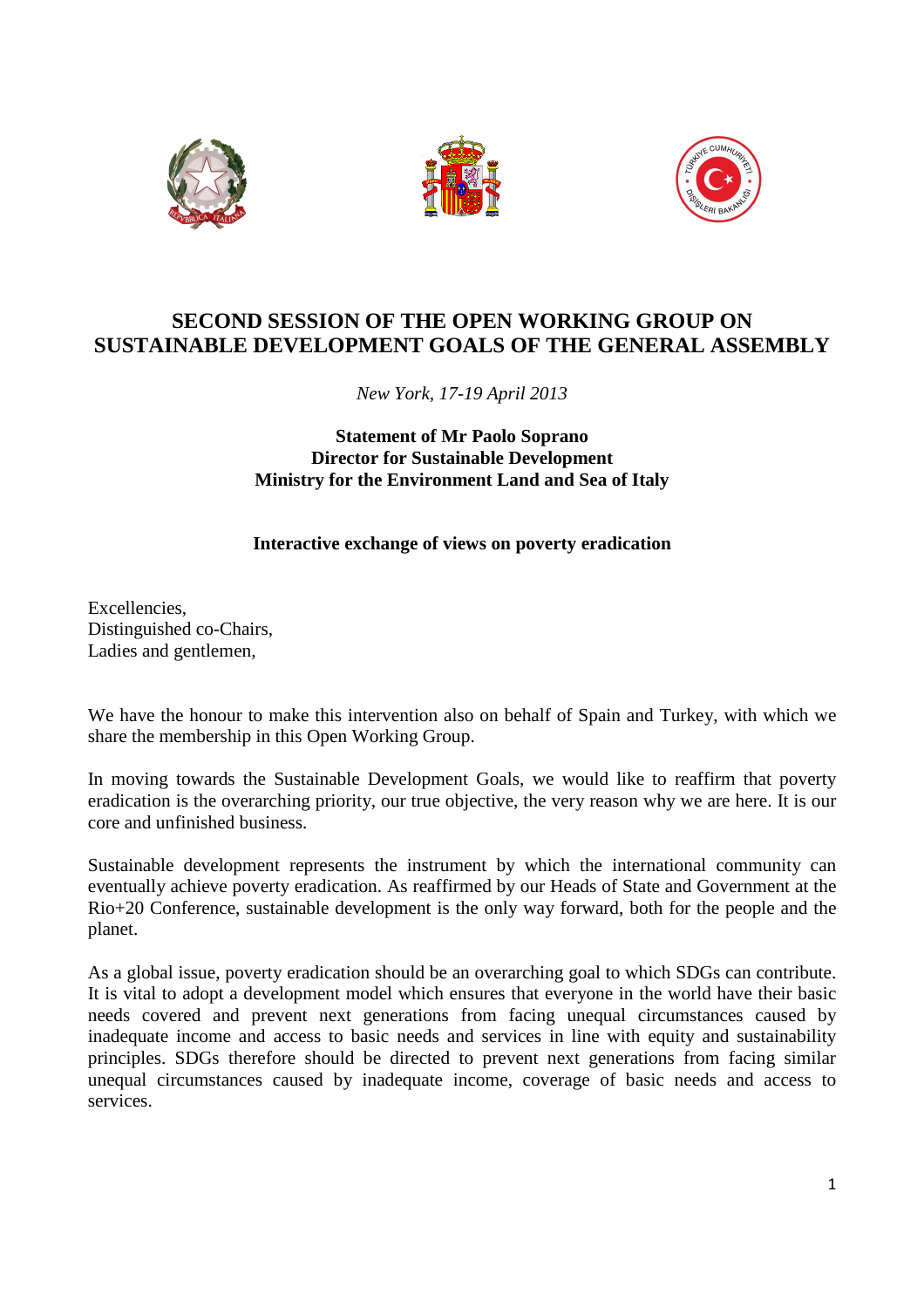When it was launched, the MDG agenda reflected a world where poverty was concentrated in the poorest countries (in 1990, 93% of the poor lived in low-income countries). Since then, the global economic profile of poverty has significantly changed: despite considerable progress in certain areas and following the rapid growth of middle-income economies, today the majority of the world's poor (according to 2010 data) do not live in poor countries, but in middle-income countries.

We also need to take into account that poverty goes far beyond income measurement. Poverty eradication requires a multidimensional approach capable to address not only the symptoms, but also its underlying causes, including systemic and institutional issues. We have to consider poverty as a product of structural imbalances in development processes. For part of the population, such imbalances result in limiting the right "to live in dignity and take an active part in society".

A life worth living, including the opportunity to achieve what an individual considers relevant and to widen her or his set of options, embraces labour skills, environment, health, education, housing, security, income, working conditions, self-respect and a role in decision-making. Income is a relevant component of these dimensions, but does not reflect them all.

Several dimensions of well-being strongly depend on public institutions performing essential tasks and providing public goods and services. To address inequalities the new framework for poverty eradication must take into account the specific barriers faced by minorities, persons with disabilities, women, children, indigenous peoples and other vulnerable groups. Poverty reduction strategies must include redistributive policies to address such barriers.

The future sustainable development framework should be universal and reflect current realities. The goals should be limited in number and apply to all countries, with targets reflecting different national contexts. It is also important to overcome the inadequacy of measurement instruments adopted so far by introducing development indicators capable of better measuring well-being and the quality of life. In order to develop effective policies for the eradication of poverty, it is crucial to distinguish and compare the contribution of each indicator, capturing the different aspects of the phenomenon (e.g. "risk at poverty" indicator, indicator of material deprivation, indicator of very low work intensity, etc).

Within the perspective of addressing social exclusion and discrimination, the new framework should also reaffirm the strategic importance of gender equality. In a context of generalized insecurity, it is important to underline that gender disparities also leave poor women and girls disproportionately vulnerable to shocks - such as rising food or fuel prices and environmental disasters - as they often have fewer assets, resources and social networks to cope with these challenges.

A greater focus on gender equality requires that women be incorporated into the development process. They should not be considered passive or marginal, but active subjects of societal processes. At the same time, an enhanced poverty eradication framework should put more emphasis on addressing the root-causes of women's vulnerable conditions. There is also a strong case for institutionalizing social protection as the backbone of wider social policy measures for protecting, promoting and transforming the livelihoods of women.

Poverty eradication should fully take into account the issues of employment and decent jobs. Despite the rapid economic growth occurred in countries, poverty is either a stark reality or a real threat for the majority of workers in most countries in the world.